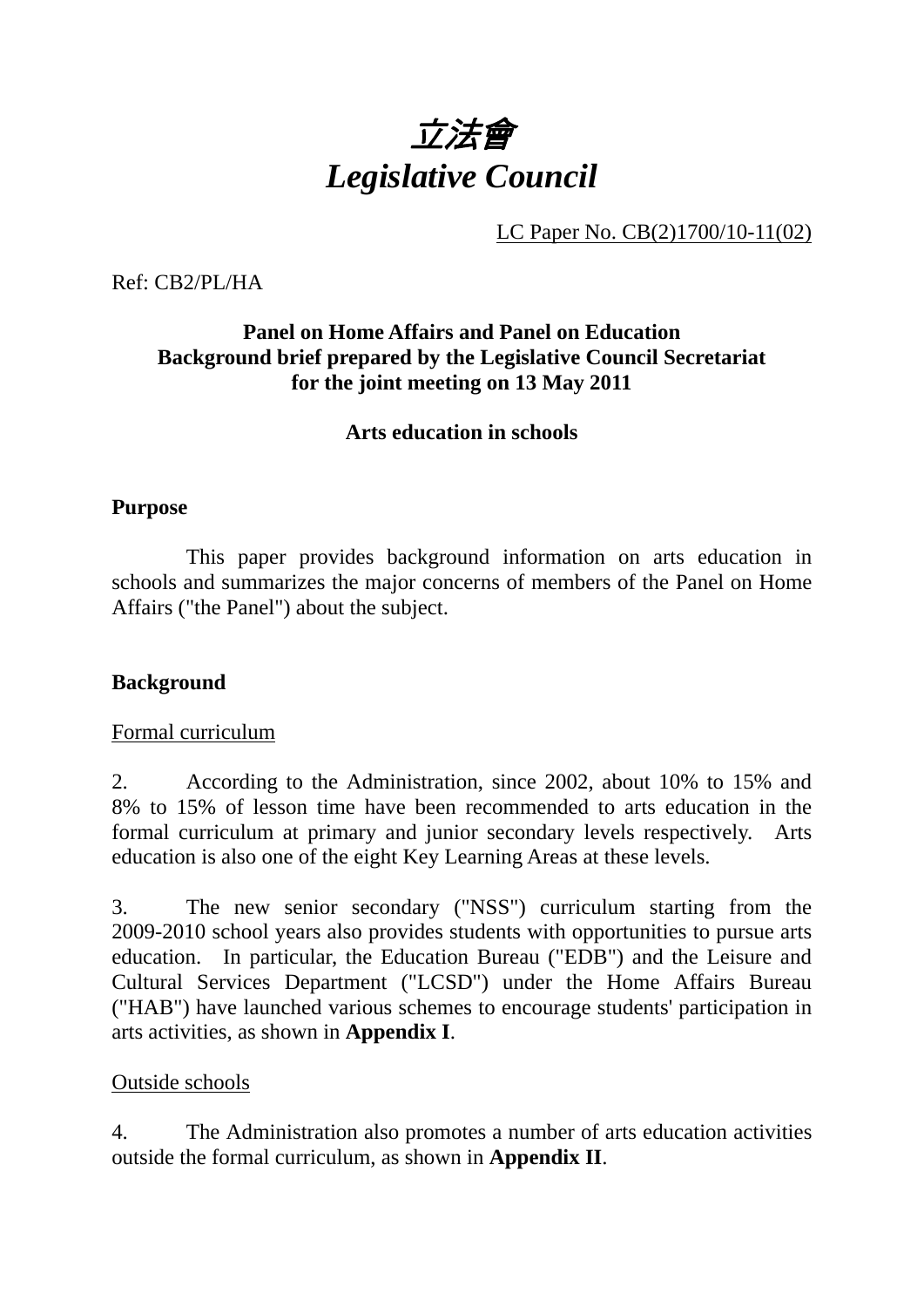#### Financial support

5. As stated in the Financial Secretary's 2010-2011 Budget, the Administration would allocate in 2011-2012 over \$2.8 billion for the development of art and cultural software in Hong Kong. The Administration also injected \$1.5 billion into the arts portion of the Arts and Sport Development Fund in July 2010, with the annual investment returns being used to subsidize the long-term development of arts and culture. From 2010 to 2015, additional resources of \$21 million would be used to enhance the promotion of arts and culture in schools to develop young people's interest and appreciation abilities in these areas.

#### **Members' concerns**

6. The Panel discussed issues relating to arts education in schools in the context of considering the development of arts and culture in Hong Kong at its meetings between 2006 and 2010. The main concerns of members are highlighted in the ensuing paragraphs.

Enhancing cultural literacy

7. Members considered that the Government should strengthen its efforts to raise young people's cultural literacy by implementing arts education programmes in schools and to cultivate a wider audience base for the performing arts. It should also support students to enjoy arts performances free of charge or at a concessionary rate.

8. According to the Administration, LCSD had been implementing various programmes, such as the School Arts Amateur Scheme, to cultivate cultural literacy at school and community levels. It also co-ordinated schools under the School Culture Day Scheme to take part in arts education activities performed at LCSD venues which mainly featured local artists and arts groups. In addition, the Hong Kong Arts Development Council ("HKADC") had provided more information on local arts groups and artists on its website to facilitate schools to co-operate with arts groups to promote arts appreciation in school curricula. HAB had been discussing with EDB how to build up close partnership between educational institutions and arts groups/artists in launching arts education programmes for schools.

9. Some members suggested the provision of a dedicated television channel for arts and culture to enhance the cultural literacy of young people, and noted that HKADC had set up a working group to study the suggestion.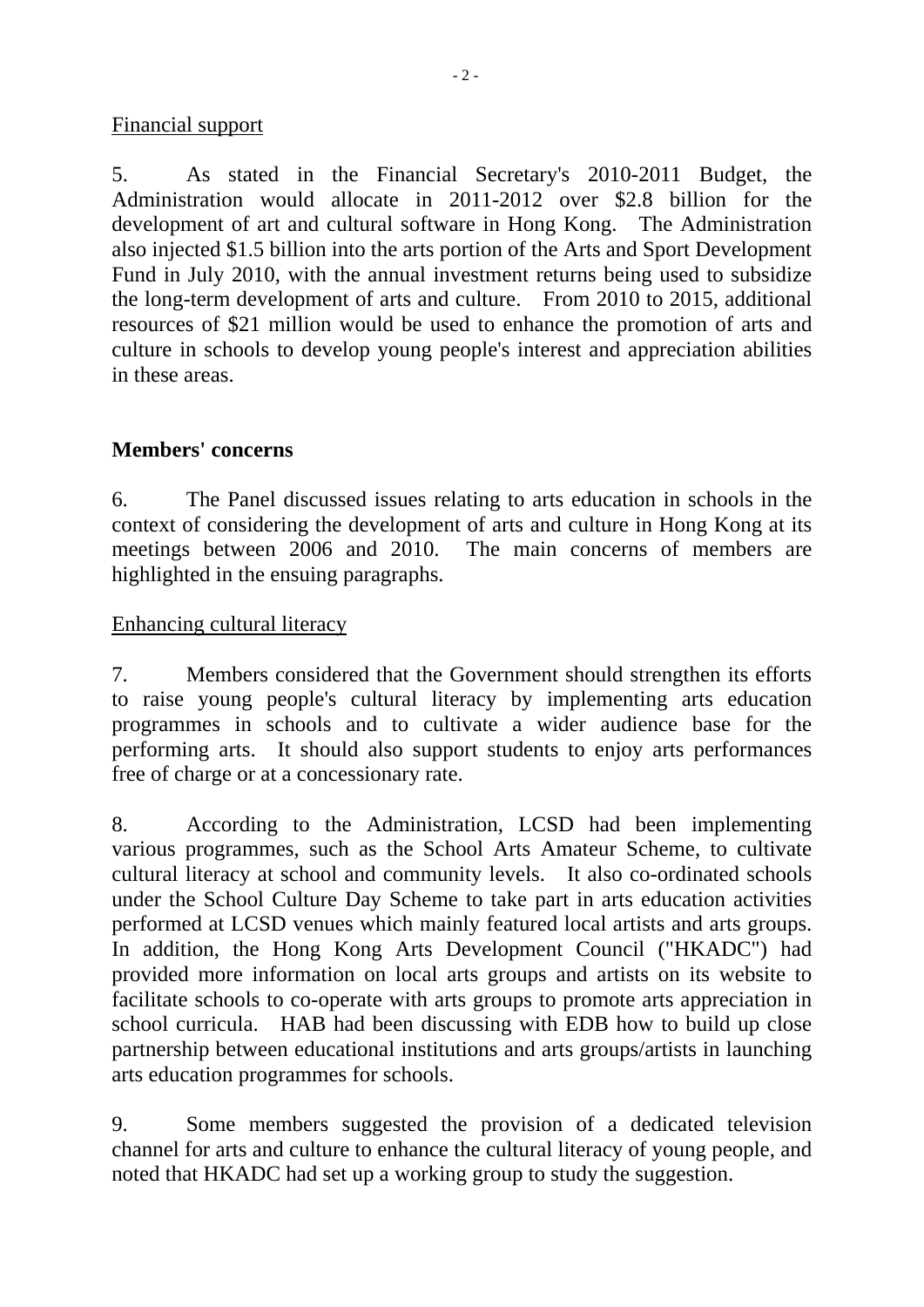#### Arts education under the NSS curriculum

10. Members noted that under the NSS curriculum, students might choose Music and Visual Arts as elective subjects. They called on EDB to follow through the students' learning process and maintain records on the implementation of these subjects, such as the numbers of schools offering these subjects and of students taking them. A concern was also raised about the general trend for schools to give excessive weight on core subjects, such as Chinese Language, English Language and Mathematics, and attach less importance to arts subjects.

11. The Administration advised that more than 70% of the local secondary schools had indicated interest in offering Visual Arts as an elective subject under the NSS curriculum. EDB would maintain a database to keep track of the implementation of the NSS curriculum, as such information would facilitate tertiary institutions' planning of undergraduate programmes. In addition, a diversity learning grant would be provided for schools to offer selective subjects. Classes on arts subjects and arts-related applied learning courses would be scheduled at a designated time such as Saturday mornings to facilitate students' attendance.

12. Some members suggested that the funding to the Hong Kong Academy for Performing Arts ("HKAPA") should be increased to complement the enhancements to arts education arising from the implementation of the NSS curriculum. The Administration advised that in 2008-2009, an additional funding of some \$12.5 million was provided to HKAPA to expand its training programmes to prepare graduates for entry into the theatre and entertainment arts industry. A review would also be conducted on HKAPA's role in the promotion of arts education. In addition, in its Report on the Higher Education Review 2010 released in December 2010, the University Grants Committee ("UGC") recommended that it should be entrusted with the responsibility to oversee funding for HKAPA which was currently funded by HAB, with a view to facilitating co-operation between HKAPA and the eight UGC-funded institutions in a number of areas, such as teaching and experimental and out-of-classroom learning.

#### Career development in arts and culture

13. To complement the promotion of arts education, members suggested that internship schemes should be arranged to prepare students for a future career in the creative/cultural industry. There was a concern that the supply of graduates from HKAPA might be inadequate to meet the demand for arts talents,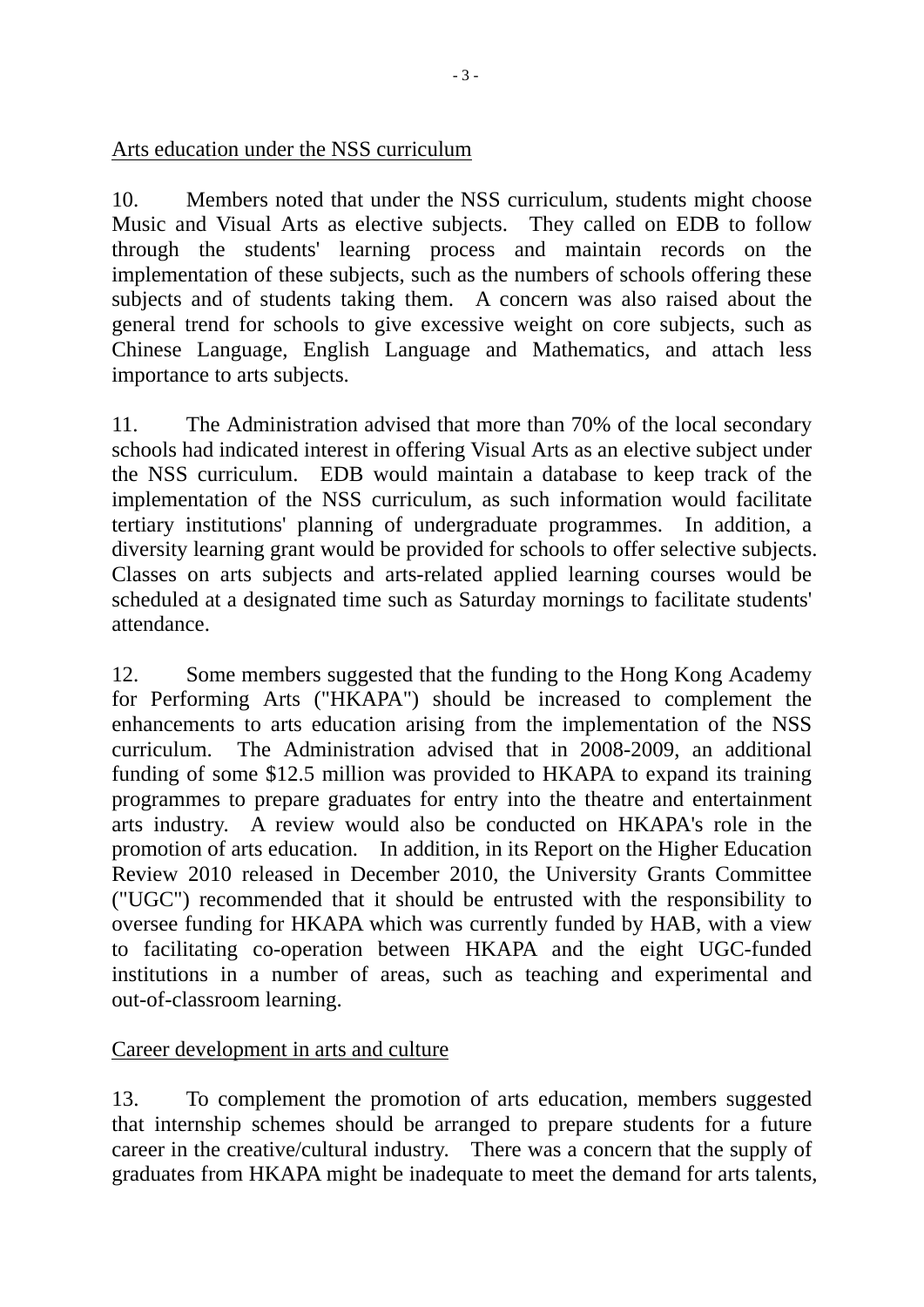particularly upon the implementation of the West Kowloon Cultural District project. The Administration was requested to strengthen the manpower training for arts professionals, and establish a mechanism to encourage students taking arts subjects under the NSS curriculum to pursue tertiary studies in arts administration and related subjects.

14. The Administration responded that EDB had arranged workshops and briefing sessions to advise parents and students on the career prospects in taking arts subjects. The consultancy study commissioned by the Administration in 2009 on performing arts groups would cover the future development of small and medium sized arts groups, which would play a key role in providing job opportunities for arts graduates in future.

#### **Relevant papers**

15. A list of the relevant papers with their hyperlinks at the LegCo's website is in **Appendix III**.

Council Business Division 2 Legislative Council Secretariat 12 May 2011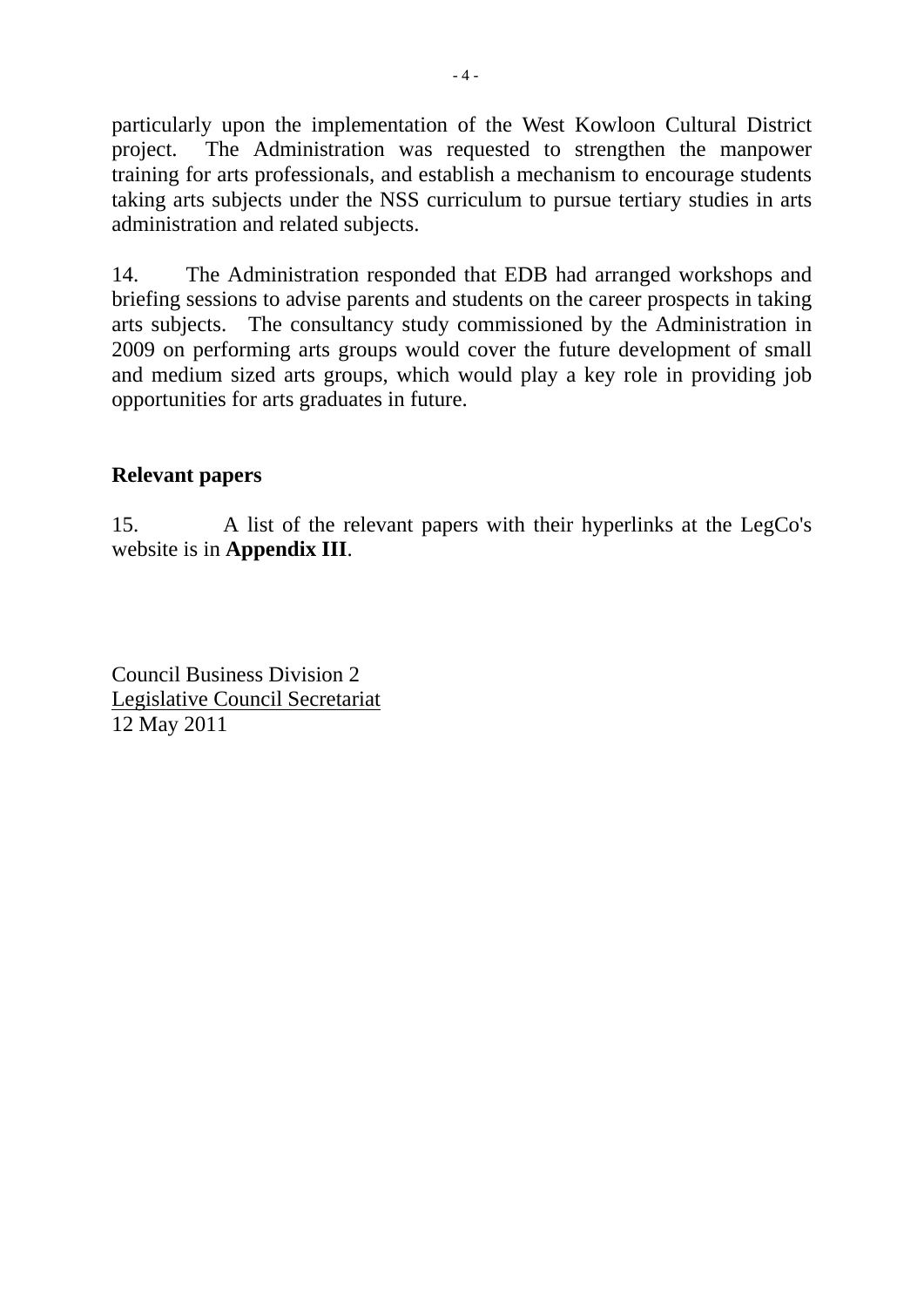# **Appendix I**

## **The Administration's major arts education projects in schools**

| Project                                                                          | <b>Details</b>                                                                                                                                                                                                                                                                                                                                                                                                                            |  |
|----------------------------------------------------------------------------------|-------------------------------------------------------------------------------------------------------------------------------------------------------------------------------------------------------------------------------------------------------------------------------------------------------------------------------------------------------------------------------------------------------------------------------------------|--|
| A Journey on Learning the<br>Arts for Senior Secondary<br><b>Students Scheme</b> | The Education Bureau, Leisure and Cultural<br>Services Department ("LCSD") and various arts<br>groups join hands to support students'<br>participation in arts activities and performances<br>for free outside the classroom setting. Genres<br>covered include Chinese and Western music,<br>Chinese opera, drama, dance, movie sharing<br>sessions and exhibitions, etc. Docent service<br>or seminars are arranged in some programmes. |  |
| Arts Experience Scheme for<br><b>Senior Secondary Students</b>                   | LCSD offers a series of tailor-made performing<br>arts programmes for senior secondary students,<br>supplemented by extension activities<br>with<br>interactive and educational elements<br>(e.g.<br>pre-performance talks and post-performance<br>seminars and workshops).                                                                                                                                                               |  |
| Enhancement of educational<br>programmes                                         | LCSD produces teaching kits and worksheets<br>exhibitions,<br>special<br>enhance<br>the<br>for<br>programmes in museums and film archive to<br>include learning sessions and workshops and<br>the training of docents to engage students in the<br>appreciation and critique of artworks. Artists<br>will also be lined up to share their creative<br>experience with students.                                                           |  |

Source: LC Paper No. CB(2)1497/09-10(03)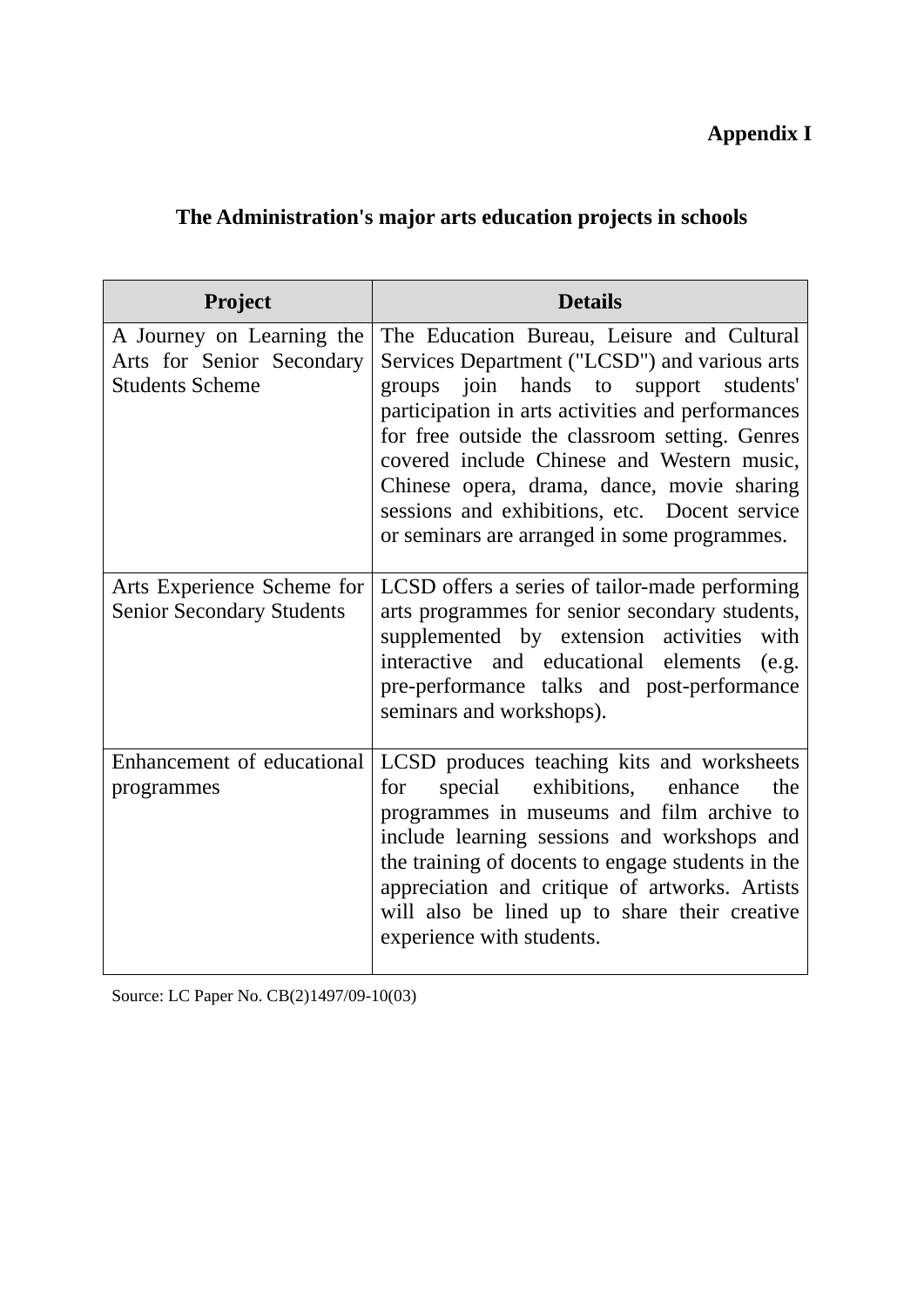## **Appendix II**

#### **The Administration's major arts education activities outside the formal curriculum**

| <b>Activity</b>                                         | <b>Details</b>                                                                                                                                                                                                    |  |
|---------------------------------------------------------|-------------------------------------------------------------------------------------------------------------------------------------------------------------------------------------------------------------------|--|
| <b>School Culture Day Scheme</b>                        | The Leisure and Cultural Services<br>Department ("LCSD") arranges student<br>visits to its performing arts venues,<br>museums and public libraries during school<br>days with tailor-made programmes.             |  |
| <b>School Arts Animateur Scheme</b>                     | LCSD joins hands with local professional<br>arts groups to implement various activities<br>schools including introductory<br>at<br>performances, workshop series and student<br>finale performances/ exhibitions. |  |
| Let's Enjoy Cantonese Opera in<br><b>Bamboo Theatre</b> | LCSD and district groups co-organise free<br>Cantonese opera presentations specially<br>composed for students at bamboo theatres<br>various districts and interactive<br>at<br>educational activities.            |  |
| <b>Music Office</b>                                     | The Music Office runs an instrumental<br>music training scheme for some 5 000<br>youngsters every year.                                                                                                           |  |

Source: LC Paper No. CB(2)1497/09-10(03)